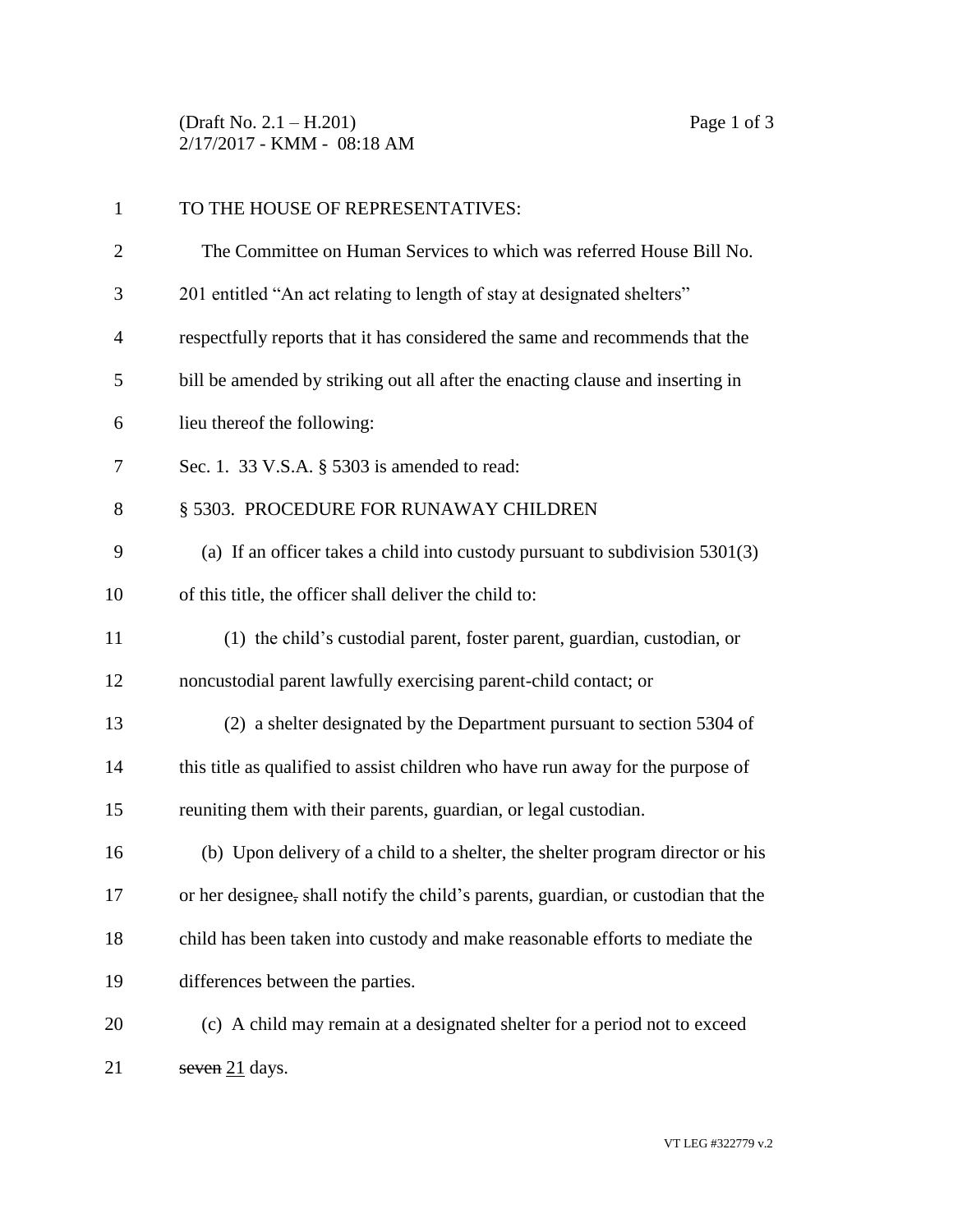## (Draft No. 2.1 – H.201) Page 2 of 3 2/17/2017 - KMM - 08:18 AM

| $\mathbf{1}$   | (d) Upon expiration of the seven day $21$ -day period or sooner at the request     |
|----------------|------------------------------------------------------------------------------------|
| $\overline{2}$ | of the child or the custodial parent:                                              |
| 3              | (1) the child shall be released to his or her custodial parent, foster             |
| 4              | parent, guardian, custodian, or noncustodial parent lawfully exercising            |
| 5              | parent-child contact; or                                                           |
| 6              | (2) an officer shall seek an emergency care order pursuant to section              |
| 7              | 5302 of this title.                                                                |
| 8              | (e) Unless otherwise ordered by the Court court, the custody status of the         |
| 9              | child shall remain the same during the period of time the child is at the shelter. |
| 10             | Sec. 2. 33 V.S.A. § 5304 is amended to read:                                       |
| 11             | § 5304. DESIGNATED SHELTERS FOR RUNAWAY CHILDREN                                   |
| 12             | The Commissioner shall designate shelters throughout the State where a             |
| 13             | child may be housed for a period not to exceed 21 days if he or she is:            |
| 14             | $(1)$ taken into custody pursuant to subdivision 5301(3) of this title may         |
| 15             | be housed for a period not to exceed seven days; or                                |
| 16             | (2) referred by other means described in the policies of the Department            |
| 17             | for Children and Families.                                                         |
| 18             | Sec. 3. EFFECTIVE DATE                                                             |
| 19             | This act shall take effect on July 1, 2017.                                        |
| 20             |                                                                                    |
| 21             |                                                                                    |